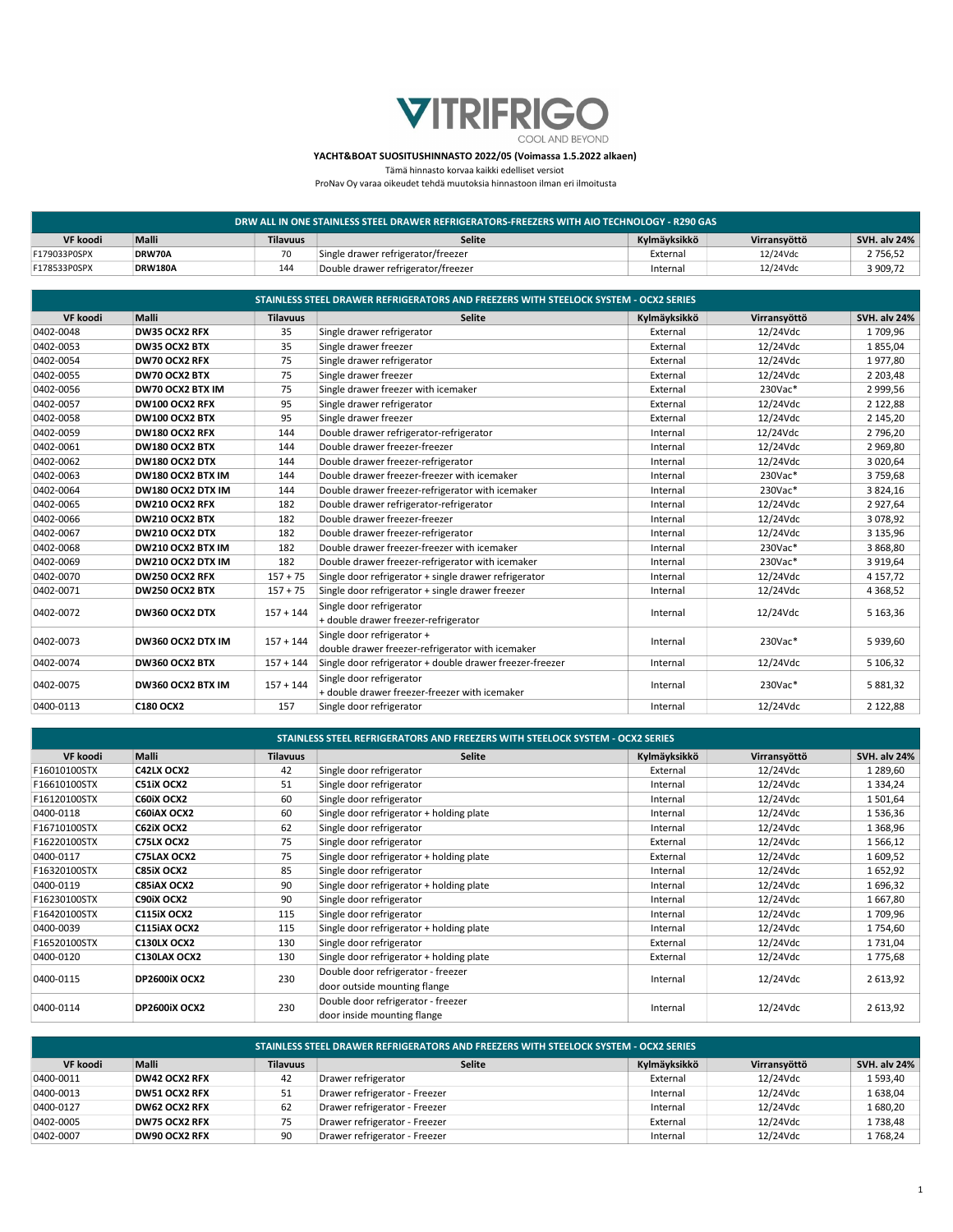| <b>STAINLESS STEEL ICEMAKERS - OCX2 SERIES</b> |                                 |                                                                                 |              |                        |                     |  |  |
|------------------------------------------------|---------------------------------|---------------------------------------------------------------------------------|--------------|------------------------|---------------------|--|--|
| VF koodi                                       | <b>Malli</b><br><b>Tilavuus</b> | <b>Selite</b>                                                                   | Kylmäyksikkö | Virransyöttö           | <b>SVH. alv 24%</b> |  |  |
| 1100-0005                                      | IM CL OCX2 Hydro                | Ice maker with connection to the main water supply<br>(bottom mount compressor) | Internal     | 230Vac*                | 1986,48             |  |  |
| 1100-0007                                      | IM CL OCX2 Refill               | Ice maker with internal 7lt water tank<br>(bottom mount compressor)             | Internal     | 230Vac*                | 2 043,52            |  |  |
| 1101-0005                                      | IM XT OCX2 Hydro                | Ice maker with connection to the main water supply<br>(back mount compressor)   | Internal     | 230Vac*                | 1971,60             |  |  |
| 1101-0007                                      | <b>IM XT OCX2 Refill</b>        | Ice maker with 7lt remotable water tank<br>(back mount compressor)              | Internal     | 230Vac*                | 2 043,52            |  |  |
| 1101-0001                                      | IM XR OCX2 Hydro                | Ice maker with connection to the main water supply<br>(remote compressor)       | External     | 230Vac*                | 1943,08             |  |  |
| 1101-0003                                      | IM XR Refill                    | Ice maker with 7lt remotable water tank<br>(remote compressor)                  | External     | 230Vac*                | 2 013,76            |  |  |
|                                                | Optional:                       | UV-C LED DISINFECTION SYSTEM                                                    |              |                        | 265,36              |  |  |
|                                                |                                 |                                                                                 |              | *115Vac also available |                     |  |  |

| <b>12Vdc STAINLESS STEEL ICEMAKERS</b> |                     |                 |                                                        |              |              |                     |  |
|----------------------------------------|---------------------|-----------------|--------------------------------------------------------|--------------|--------------|---------------------|--|
| VF koodi                               | Malli               | <b>Tilavuus</b> | Selite                                                 | Kylmäyksikkö | Virransvöttö | <b>SVH. alv 24%</b> |  |
| F18350190NPT                           | <b>IM CL Hydro</b>  |                 | Ice maker with main water system wiring - door inside  | Internal     | 12Vdc        | 2072,04             |  |
| F18350190SP                            | <b>IM CL Hydro</b>  |                 | Ice maker with main water system wiring - door outside | Internal     | 12Vdc        | 2 001,36            |  |
| F18400190NPT                           | <b>IM CL Refill</b> |                 | Ice maker with internal refill tank - door inside      | Internal     | 12Vdc        | 2 115,44            |  |
| F18400190SP                            | IM CL Refill        |                 | Ice maker with internal refill tank - door outside     | Internal     | 12Vdc        | 2 043,52            |  |
| F18300190NPT                           | <b>IM Hydro XT</b>  |                 | Ice maker with main water system wiring - door inside  | Internal     | 12Vdc        | 2023,68             |  |
| F18300190SP                            | <b>IM Hydro XT</b>  |                 | Ice maker with main water system wiring - door outside | Internal     | 12Vdc        | 1986,48             |  |

| <b>STAINLESS STEEL FREEZER CFR RANGE</b> |                      |                 |                                                   |              |              |              |  |
|------------------------------------------|----------------------|-----------------|---------------------------------------------------|--------------|--------------|--------------|--|
| VF koodi                                 | Malli                | <b>Tilavuus</b> | <b>Selite</b>                                     | Kylmäyksikkö | Virransvöttö | SVH. alv 24% |  |
| 0400-0372                                | <b>CFR24-CL OCX2</b> |                 | Stainless steel fridge+freezer with built in unit | Internal     | 12Vdc        | 1674.00      |  |
| 0400-0373                                | <b>CFR24-RE OCX2</b> |                 | Stainless steel fridge+freezer with remote unit   | Internal     | 12Vdc        | 1649.20      |  |
| 0400-0054                                | <b>CFR24-CL OCX2</b> |                 | Stainless steel fridge+freezer with built in unit | Internal     | 12/24/220V   | .773,20      |  |
| 0400-0056                                | <b>CFR24-RE OCX2</b> |                 | Stainless steel fridge+freezer with remote unit   | Internal     | 12/24/220V   | .760,80      |  |

| AIRLOCK DRAWER REFRIGERATORS AND FREEZERS - BLACK OR GREY DOOR |                  |                 |                                                    |              |              |                     |  |
|----------------------------------------------------------------|------------------|-----------------|----------------------------------------------------|--------------|--------------|---------------------|--|
| VF koodi                                                       | Malli            | <b>Tilavuus</b> | <b>Selite</b>                                      | Kylmäyksikkö | Virransyöttö | <b>SVH. alv 24%</b> |  |
| 0400-0293                                                      | <b>C25L</b>      | 25              | Single door refrigerator - BLACK -                 | External     | 12/24Vdc     | 987,04              |  |
| 0400-0309                                                      | <b>C25L</b>      | 25              | Single door refrigerator - GREY -                  | External     | 12/24Vdc     | 987,04              |  |
| F13060800S                                                     | C39i             | 39              | Single door refrigerator - BLACK -                 | Internal     | 12/24Vdc     | 993,24              |  |
| F13070800S                                                     | C39i             | 39              | Single door refrigerator - GREY -                  | Internal     | 12/24Vdc     | 993,24              |  |
| F12230800S                                                     | <b>C42L</b>      | 42              | Single door refrigerator - BLACK -                 | External     | 12/24Vdc     | 1 000,68            |  |
| F12240800S                                                     | C42L             | 42              | Single door refrigerator - GREY -                  | External     | 12/24Vdc     | 1 000,68            |  |
| F13110800S                                                     | <b>C50i</b>      | 50              | Single door refrigerator - BLACK -                 | Internal     | 12/24Vdc     | 1 044,08            |  |
| F13120800S                                                     | C50i             | 50              | Single door refrigerator - GREY -                  | Internal     | 12/24Vdc     | 1 044,08            |  |
| F13460800S                                                     | C51i             | 51              | Single door refrigerator - BLACK -                 | Internal     | 12/24Vdc     | 1073,84             |  |
| F13470800S                                                     | C51i             | 51              | Single door refrigerator - GREY -                  | Internal     | 12/24Vdc     | 1073,84             |  |
| F13180800S                                                     | C60i             | 60              | Single door refrigerator - BLACK -                 | Internal     | 12/24Vdc     | 1 1 3 2 , 1 2       |  |
| F13190800S                                                     | <b>C60i</b>      | 60              | Single door refrigerator - GREY -                  | Internal     | 12/24Vdc     | 1 1 3 2 , 1 2       |  |
| F13181100S                                                     | C60iA            | 60              | Single door refrigerator + holding plate- BLACK -  | Internal     | 12/24Vdc     | 1 1 66,84           |  |
| F13191100S                                                     | C60iA            | 60              | Single door refrigerator + holding plate - GREY -  | Internal     | 12/24Vdc     | 1 1 66,84           |  |
| F13510800S                                                     | C62i             | 62              | Single door refrigerator - BLACK -                 | Internal     | 12/24Vdc     | 1073,84             |  |
| F13520800S                                                     | C62i             | 62              | Single door refrigerator - GREY -                  | Internal     | 12/24Vdc     | 1073,84             |  |
| F12330800S                                                     | <b>C75L</b>      | 75              | Single door refrigerator - BLACK -                 | External     | 12/24Vdc     | 1 139,56            |  |
| F12340800S                                                     | <b>C75L</b>      | 75              | Single door refrigerator - GREY -                  | External     | 12/24Vdc     | 1 139,56            |  |
| F12331100S                                                     | C75LA            | 75              | Single door refrigerator + holding plate - BLACK - | External     | 12/24Vdc     | 1 174,28            |  |
| F12341100S                                                     | C75LA            | 75              | Single door refrigerator + holding plate GREY -    | External     | 12/24Vdc     | 1 174,28            |  |
| F13750800S                                                     | C85i             | 85              | Single door refrigerator - BLACK -                 | Internal     | 12/24Vdc     | 1 2 6 1 , 0 8       |  |
| F13760800S                                                     | C85i             | 85              | Single door refrigerator - GREY -                  | Internal     | 12/24Vdc     | 1 2 6 1 , 0 8       |  |
| F13751100S                                                     | C85iA            | 85              | Single door refrigerator + holding plate - BLACK - | Internal     | 12/24Vdc     | 1 2 9 5 , 8 0       |  |
| F13761100S                                                     | <b>C85iA</b>     | 85              | Single door refrigerator + holding plate - GREY -  | Internal     | 12/24Vdc     | 1 2 9 5 , 8 0       |  |
| F13800800S                                                     | C <sub>90i</sub> | 90              | Single door refrigerator - BLACK -                 | Internal     | 12/24Vdc     | 1 176,76            |  |
| F13810800S                                                     | C90i             | 90              | Single door refrigerator - GREY -                  | Internal     | 12/24Vdc     | 1 176,76            |  |
| F12560800S                                                     | <b>C95L</b>      | 95              | Single door refrigerator - BLACK -                 | External     | 12/24Vdc     | 1 2 1 8 , 9 2       |  |
| F12570800S                                                     | <b>C95L</b>      | 95              | Single door refrigerator - GREY -                  | External     | 12/24Vdc     | 1 2 1 8,92          |  |
| F12561100S                                                     | C95LA            | 95              | Single door refrigerator + holding plate - BLACK - | External     | 12/24Vdc     | 1 2 6 1 , 0 8       |  |
| F12571100S                                                     | C95LA            | 95              | Single door refrigerator + holding plate - GREY -  | External     | 12/24Vdc     | 1 2 6 1 , 0 8       |  |
| F13280800S                                                     | C115i            | 115             | Single door refrigerator - BLACK -                 | Internal     | 12/24Vdc     | 1 2 9 9, 5 2        |  |
| F13290800S                                                     | C115i            | 115             | Single door refrigerator - GREY -                  | Internal     | 12/24Vdc     | 1 2 9 9, 5 2        |  |
| F13281100S                                                     | <b>C115iA</b>    | 115             | Single door refrigerator + holding plate - BLACK - | Internal     | 12/24Vdc     | 1 341,68            |  |
| F13291100S                                                     | <b>C115iA</b>    | 115             | Single door refrigerator + holding plate - GREY -  | Internal     | 12/24Vdc     | 1 3 4 1 , 6 8       |  |
| F12600800S                                                     | C130L            | 130             | Single door refrigerator - BLACK -                 | External     | 12/24Vdc     | 1 3 1 3 , 1 6       |  |
| F12610800S                                                     | C130L            | 130             | Single door refrigerator - GREY -                  | External     | 12/24Vdc     | 1 3 1 3 , 1 6       |  |
| F12601100S                                                     | <b>C130LA</b>    | 130             | Single door refrigerator + holding plate - BLACK - | External     | 12/24Vdc     | 1 3 5 7,80          |  |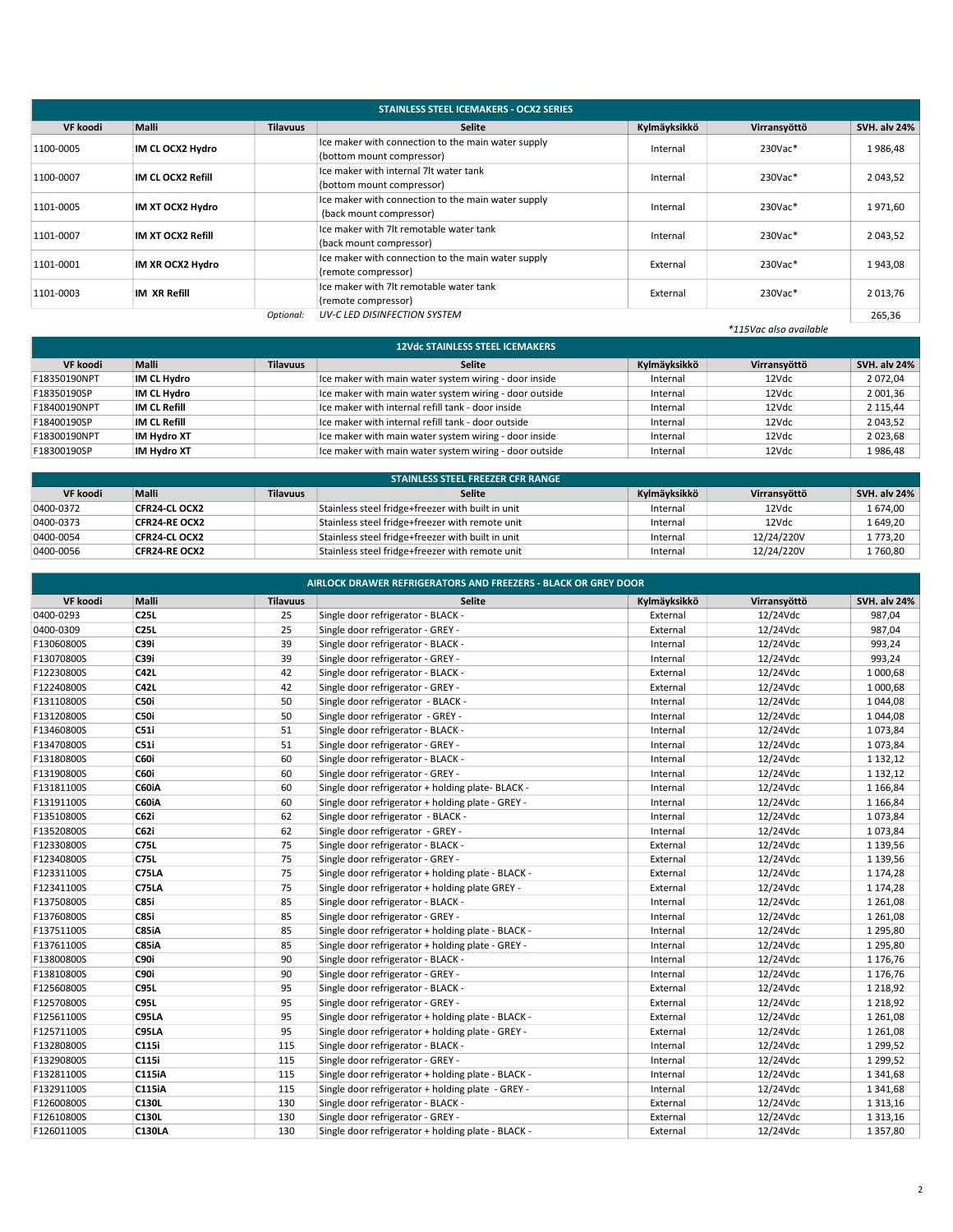| F12611100S | <b>C130LA</b>   | 130 | Single door refrigerator + holding plate - GREY -               | External | 12/24Vdc | 1 3 5 7 , 8 0 |
|------------|-----------------|-----|-----------------------------------------------------------------|----------|----------|---------------|
| 0403-0010  | SLIM90          | 90  | Single door refrigerator - BLACK -                              | External | 12/24Vdc | 1468,16       |
| 0403-0008  | SLIM90          | 90  | Single door refrigerator - BLACK -                              | External | 12/24Vdc | 1468,16       |
| F12630891S | <b>SLIM 150</b> | 140 | Single door refrigerator - freezer with bottom drawer - BLACK - | External | 12/24Vdc | 2072,04       |
| F12620891S | <b>SLIM 150</b> | 140 | Single door refrigerator - freezer with bottom drawer - GREY -  | External | 12/24Vdc | 2072.04       |
| F13420190S | <b>DP150i</b>   | 140 | Double door refrigerator - freezer- BLACK -                     | Internal | 12/24Vdc | 2 001,36      |
| F13430190S | <b>DP150i</b>   | 140 | Double door refrigerator - freezer - GREY -                     | Internal | 12/24Vdc | 2 001.36      |
| F13570890S | <b>DP2600i</b>  | 230 | Double door refrigerator - freezer - BLACK -                    | Internal | 12/24Vdc | 2028,64       |
| F13580190S | <b>DP2600i</b>  | 230 | Double door refrigerator - freezer - GREY -                     | Internal | 12/24Vdc | 2028,64       |

| AIRLOCK DRAWER REFRIGERATORS AND FREEZERS - BLACK OR GREY DOOR |              |                 |                                         |              |              |                     |  |
|----------------------------------------------------------------|--------------|-----------------|-----------------------------------------|--------------|--------------|---------------------|--|
| VF koodi                                                       | Malli        | <b>Tilavuus</b> | <b>Selite</b>                           | Kylmäyksikkö | Virransyöttö | <b>SVH. alv 24%</b> |  |
| F13859300S                                                     | C42DW        | 42              | Drawer refrigerator - BLACK -           | External     | 12/24Vdc     | 1 258,60            |  |
| F13869300S                                                     | C42DW        | 42              | Drawer refrigerator - GREY -            | External     | 12/24Vdc     | 1 258,60            |  |
| F13970300S                                                     | C51DW        | 51              | Drawer refrigerator - Freezer - BLACK - | Internal     | 12/24Vdc     | 1 282,16            |  |
| F13980300S                                                     | C51DW        | 51              | Drawer refrigerator - Freezer - GREY -  | Internal     | 12/24Vdc     | 1 2 8 2 , 1 6       |  |
| F13900300S                                                     | <b>C75DW</b> | 75              | Drawer refrigerator - Freezer - BLACK - | External     | 12/24Vdc     | 1428,48             |  |
| F13910300S                                                     | C75DW        | 75              | Drawer refrigerator - Freezer - GREY -  | External     | 12/24Vdc     | 1428,48             |  |
| F13950300S                                                     | C90DW        | 90              | Drawer refrigerator - Freezer - BLACK - | Internal     | 12/24Vdc     | 1455,76             |  |
| F13960300S                                                     | C90DW        | 90              | Drawer refrigerator - Freezer - GREY -  | Internal     | 12/24Vdc     | 1455,76             |  |

|            | <b>AIRLOCK FREEZERS - BLACK OR GREY DOOR</b> |                 |                            |              |              |                     |  |  |
|------------|----------------------------------------------|-----------------|----------------------------|--------------|--------------|---------------------|--|--|
| VF koodi   | <b>Malli</b>                                 | <b>Tilavuus</b> | <b>Selite</b>              | Kylmäyksikkö | Virransyöttö | <b>SVH. alv 24%</b> |  |  |
| F14060800S | C30BT                                        | 30              | Freezer - BLACK -          | External     | 12/24Vdc     | 1 399,96            |  |  |
| F14070800S | C30BT                                        | 30              | Freezer - GREY -           | External     | 12/24Vdc     | 1 399,96            |  |  |
| F14110800S | <b>C35BT</b>                                 | 33              | Freezer - BLACK -          | External     | 12/24Vdc     | 1406,16             |  |  |
| F14120800S | C35BT                                        | 33              | Freezer - GREY -           | External     | 12/24Vdc     | 1406,16             |  |  |
| F14150100S | <b>TL37BT</b>                                | 37              | Top loading freezer        | External     | 12/24Vdc     | 1086,24             |  |  |
| 0499-0011  | <b>TL43</b>                                  | 40              | Top loading fridge-freezer | External     | 12/24Vdc     | 1073,84             |  |  |
| F14210800S | C55BT                                        | 56              | Freezer - BLACK -          | External     | 12/24Vdc     | 1579,76             |  |  |
| F14220800S | C55BT                                        | 56              | Freezer - GREY -           | External     | 12/24Vdc     | 1579,76             |  |  |
| F14230800S | <b>C110BT</b>                                | 108             | Freezer - BLACK -          | External     | 12/24Vdc     | 1796,76             |  |  |
| F14240800S | <b>C110BT</b>                                | 108             | Freezer - GREY -           | External     | 12/24Vdc     | 1796,76             |  |  |

|            | <b>TOP LOADING REFRIGERATORS</b> |                 |                                          |              |              |                     |  |  |
|------------|----------------------------------|-----------------|------------------------------------------|--------------|--------------|---------------------|--|--|
| VF koodi   | <b>Malli</b>                     | <b>Tilavuus</b> | <b>Selite</b>                            | Kylmäyksikkö | Virransyöttö | <b>SVH. alv 24%</b> |  |  |
| 0499-0020  | TL20RF                           | 20              | Top loading refrigerator                 | External     | 12/24Vdc     | 939,92              |  |  |
| F12100100S | <b>TL37L</b>                     | 37              | Top loading refrigerator                 | External     | 12/24Vdc     | 1 023,00            |  |  |
| F12101100S | TL37LA                           | 37              | Top loading refrigerator + holding plate | External     | 12/24Vdc     | 1 2 1 8,92          |  |  |
| F12150300S | <b>TL40L</b>                     | 40              | Top loading refrigerator                 | External     | 12/24Vdc     | 854,36              |  |  |
| 0499-0011  | <b>TL43</b>                      | 40              | Top loading refrigerator/freezer         | External     | 12/24Vdc     | 1073,84             |  |  |
| F19430300S | <b>TL160RF</b>                   | 160             | Top loading refrigerator                 | Internal     | 12/24Vdc     | 1 164,36            |  |  |
| F14560390S | <b>TL160BT</b>                   | 160             | Top loading freezer                      | Internal     | 12/24Vdc     | 1 248,68            |  |  |
| F19310300S | <b>TL180RF</b>                   | 180             | Top loading refrigerator                 | Internal     | 12/24Vdc     | 1 340,44            |  |  |

| <b>WHITE REFRIGERATORS AND FREEZERS</b> |                |                 |                          |              |              |                     |
|-----------------------------------------|----------------|-----------------|--------------------------|--------------|--------------|---------------------|
| VF koodi                                | Malli          | <b>Tilavuus</b> | <b>Selite</b>            | Kvlmävksikkö | Virransvöttö | <b>SVH. alv 24%</b> |
| 1001-0016                               | <b>C150MP</b>  | 150             | Single door refrigerator | 15           | 12/24Vdc     | 1 311,92            |
| 1001-0008                               | <b>C19O MP</b> | 190             | Single door refrigerator | 16           | 12/24Vdc     | 1 376,40            |
| 1001-0012                               | <b>C220 DP</b> | 220             | Double door refrigerator | 42           | 12/24Vdc     | 1434.68             |
| 1001-0014                               | <b>C270 DP</b> | 255             | Double door refrigerator | 57           | 12/24Vdc     | 1956,72             |

| <b>WINE CELLARS</b> |              |                 |               |              |                       |                     |
|---------------------|--------------|-----------------|---------------|--------------|-----------------------|---------------------|
| VF koodi            | <b>Malli</b> | <b>Tilavuus</b> | <b>Selite</b> | Kylmäyksikkö | Virransvöttö          | <b>SVH. alv 24%</b> |
| F15013VP            | <b>DCW46</b> | 46              | Wine cellar   |              | 12/24Vdc - 100/240Vac | 899,00              |
| F15014VP            | <b>DCW62</b> | 62              | Wine cellar   |              | 12/24Vdc - 100/240Vac | 956,04              |
| F15015VP            | <b>DCW95</b> | 95              | Wine cellar   |              | 12/24Vdc - 100/240Vac | 1015,56             |

| <b>PORTABLE REFRIGERATORS AND FREEZERS</b> |             |                 |                                                                                 |              |                       |                     |
|--------------------------------------------|-------------|-----------------|---------------------------------------------------------------------------------|--------------|-----------------------|---------------------|
| VF koodi                                   | Malli       | <b>Tilavuus</b> | <b>Selite</b>                                                                   | Kylmäyksikkö | Virransyöttö          | <b>SVH. alv 24%</b> |
| F111403B0M                                 | C29M        | 29              | Portable refrigerator with mechanical thermostat                                |              | 12/24Vdc              | 942,40              |
| FB1140380D                                 | <b>C29D</b> | 29              | Portable refrigerator with digital thermostat                                   |              | 12/24Vdc - 100/240Vac | 1 106,08            |
| F112503B0SSCM                              | <b>C41L</b> | 41              | Portable refrigerator with led thermostat                                       |              | 12/24Vdc              | 959.76              |
| F11250300SD                                | C41D        | 41              | Portable refrigerator with digital thermostat                                   |              | 12/24Vdc              | 1 1 2 3 . 4 4       |
| F11660300SCE                               | C65L        | 65              | Portable refrigerator and freezer with led thermostat                           |              | 12/24Vdc              | 1 142,04            |
| F11660300SD                                | <b>C65D</b> | 65              | Portable refrigerator and freezer with digital thermostat                       |              | 12/24Vdc              | 1 249,92            |
|                                            |             |                 | Internal light, mounting bracket (Not available for C65), wire basket, handles. |              |                       |                     |

|              |              |                 | <b>PORTABLE REFRIGERATORS AND FREEZERS - VFREE SERIES</b> |              |                       |                     |
|--------------|--------------|-----------------|-----------------------------------------------------------|--------------|-----------------------|---------------------|
| VF koodi     | <b>Malli</b> | <b>Tilavuus</b> | <b>Selite</b>                                             | Kylmäyksikkö | Virransvöttö          | <b>SVH. alv 24%</b> |
| <b>VF16P</b> | <b>VF16P</b> | 16              | Portable refrigerator and freezer with digital thermostat |              | 12/24Vdc - 100/240Vac | 784,92              |
| VF35P        | VF35P        |                 | Portable refrigerator and freezer with digital thermostat |              | 12/24Vdc - 100/240Vac | 953,56              |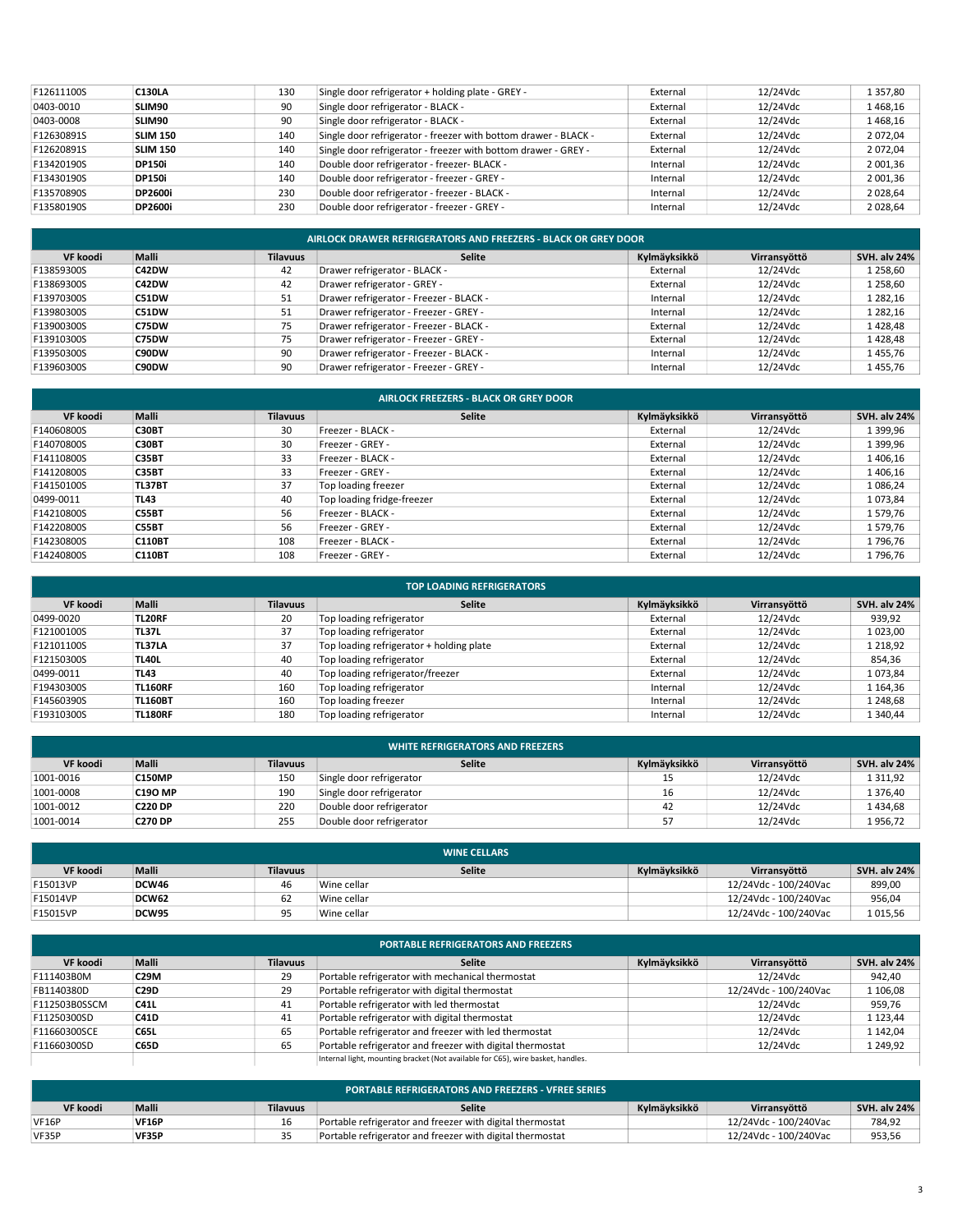| VF45P | <b>VF45P</b> |    | Portable refrigerator and freezer with digital thermostat | 12/24Vdc - 100/240Vac | 972,16   |
|-------|--------------|----|-----------------------------------------------------------|-----------------------|----------|
| VF55P | VF55P        |    | Portable refrigerator and freezer with digital thermostat | 12/24Vdc - 100/240Vac | 1071,36  |
| VF65P | <b>VF65P</b> | 65 | Portable refrigerator and freezer with digital thermostat | 12/24Vdc - 100/240Vac | 1 088,72 |

| <b>SPECIAL PURPOSE REFRIGERATORS</b> |                |                 |                                                         |              |              |                     |
|--------------------------------------|----------------|-----------------|---------------------------------------------------------|--------------|--------------|---------------------|
| VF koodi                             | <b>Malli</b>   | <b>Tilavuus</b> | <b>Selite</b>                                           | Kylmäyksikkö | Virransyöttö | <b>SVH. alv 24%</b> |
| 0402-0104                            | <b>D20A</b>    | 20              | Drawer refrigerator - BLACK                             | External     | 12/24Vdc     | 944,88              |
| 0402-0105                            | <b>D20A</b>    | 20              | Drawer refrigerator - WHITE                             | External     | 12/24Vdc     | 944,88              |
| 0402-0106                            | D30A           | 30              | Drawer refrigerator - BLACK                             | External     | 12/24Vdc     | 963,48              |
| 0402-0107                            | D30A           | 30              | Drawer refrigerator - WHITE                             | External     | 12/24Vdc     | 963,48              |
| F19700300S                           | <b>BRK35P</b>  | 35              | Drawer refrigerator with push-turn lock                 | External     | 12/24Vdc     | 1026,72             |
| F19710300PTB                         | <b>BRK35PX</b> | 35              | Stainless steel drawer refrigerator with push-turn lock | External     | 12/24Vdc     | 1068,88             |
| F12280900S                           | C47            | 47              | Drawer refrigerator with Airlock system - BLACK -       | External     | 12/24Vdc     | 1 1 1 9 , 7 2       |
| F12290900S                           | C47            | 47              | Drawer refrigerator with Airlock system - GREY -        | External     | 12/24Vdc     | 1 1 1 9 . 7 2       |

| 12/24 Vdc COOLING UNITS WITH SECOP COMPRESSOR |                   |                 |                                                   |              |              |                     |
|-----------------------------------------------|-------------------|-----------------|---------------------------------------------------|--------------|--------------|---------------------|
| VF koodi                                      | Malli             | <b>Tilavuus</b> | <b>Selite</b>                                     | Kylmäyksikkö | Virransyöttö | <b>SVH. alv 24%</b> |
| G5100090.000                                  | <b>ND35 OR-S</b>  |                 | Horizontal static cooling unit                    | BD35F        | 12/24Vdc     | 550,56              |
| G5200090.000                                  | <b>ND35 OR-V</b>  |                 | Horizontal fan forced cooling unit                | BD35F        | 12/24Vdc     | 566,68              |
| G7200090.000                                  | <b>ND50 OR-V</b>  |                 | Horizontal fan forced cooling unit                | BD50F        | 12/24Vdc     | 634,88              |
| G5300090.000                                  | <b>ND35 VR-V</b>  |                 | Vertical fan forced cooling unit                  | BD35F        | 12/24Vdc     | 639,84              |
| G7300090.000                                  | <b>ND50 VR-V</b>  |                 | Vertical fan forced cooling unit                  | BD50F        | 12/24Vdc     | 708,04              |
| G5500090.000                                  | <b>ND35 OR1-V</b> |                 | Horizontal fan forced cooling unit                | BD35F        | 12/24Vdc     | 584,04              |
| G5600090.000                                  | <b>ND35 OR2-V</b> |                 | Horizontal fan forced cooling unit                | BD35F        | 12/24Vdc     | 571,64              |
| G7600090.000                                  | <b>ND50 OR2-V</b> |                 | Horizontal fan forced cooling unit                | BD50F        | 12/24Vdc     | 641,08              |
| G5200090.002                                  | <b>ND35 H2O</b>   |                 | Horizontal water cooling unit - pump not included | BD35F        | 12/24Vdc     | 740,28              |
| G7200090.002                                  | <b>ND50 H2O</b>   |                 | Horizontal water cooling unit - pump not included | BD50F        | 12/24Vdc     | 798,56              |

| <b>COOLING UNITS FOR KEEL COOLERS</b> |                     |                 |                                                                |              |              |                     |
|---------------------------------------|---------------------|-----------------|----------------------------------------------------------------|--------------|--------------|---------------------|
| VF koodi                              | Malli               | <b>Tilavuus</b> | <b>Selite</b>                                                  | Kylmäyksikkö | Virransvöttö | <b>SVH. alv 24%</b> |
| G5700091.000                          | <b>ND 35 CFS GR</b> |                 | Cooling unit with quick couplings<br>and stainless steel plate | BD35F        | 12/24Vdc     | 601,40              |
| G7700091.000                          | <b>ND 50 CFS GR</b> |                 | Cooling unit with quick couplings<br>and stainless steel plate | BD50F        | 12/24Vdc     | 647,28              |

|                | <b>KEEL COOLERS</b> |                 |                                                              |  |  |                     |
|----------------|---------------------|-----------------|--------------------------------------------------------------|--|--|---------------------|
| VF koodi       | Malli               | <b>Tilavuus</b> | <b>Selite</b>                                                |  |  | <b>SVH. alv 24%</b> |
| KEELCOOLER-50  |                     |                 | Keel cooler (50 mm. max keel thick)<br>with quick couplings  |  |  | 558,00              |
| KEELCOOLER-115 |                     |                 | Keel cooler (115 mm. max keel thick)<br>with quick couplings |  |  | 580,32              |

|           | <b>OPTIONAL</b> |                 |                                                                                                                              |  |                     |  |
|-----------|-----------------|-----------------|------------------------------------------------------------------------------------------------------------------------------|--|---------------------|--|
| VF koodi  | <b>Malli</b>    | <b>Tilavuus</b> | <b>Selite</b>                                                                                                                |  | <b>SVH. alv 24%</b> |  |
|           |                 |                 | Flange for models with Airlock system<br>(door inside+door outside) - (if supplied with refrigerator)<br>except for SLIM 150 |  | 73,16               |  |
| 7806-0001 |                 |                 | 24VDC/300W 115/230 VAC power supply                                                                                          |  | 290,16              |  |
| R490.01   |                 |                 | Quick Couplings (M+F)                                                                                                        |  | 63,24               |  |
| R490.00   |                 |                 | Quick couplings Kit (2M + 2F)                                                                                                |  | 122,76              |  |
| R10501    |                 |                 | Refrigerator thermostat complete<br>with box and accessories                                                                 |  | 52,08               |  |
| R10536    |                 |                 | Freezer thermostat<br>complete with box and accessories                                                                      |  | 52,08               |  |
| R10486    |                 |                 | Pump for ND 20/35 and ND 50 H2O                                                                                              |  | 334,80              |  |
| R101097.K |                 |                 | 12/24Vdc - 110/240Vac Secop electronic module<br>(as a spare part)                                                           |  | 327,36              |  |
|           |                 |                 | 12/24Vdc - 110/240Vac Secop electronic module<br>(if purchased with the fridge)                                              |  | 133,92              |  |

| <b>EVAPORATORS</b> |                 |                 |                               |  |                     |
|--------------------|-----------------|-----------------|-------------------------------|--|---------------------|
| VF koodi           | <b>Malli</b>    | <b>Tilavuus</b> | <b>Selite</b>                 |  | <b>SVH. alv 24%</b> |
| R103997L           | PT <sub>1</sub> |                 | Plate evaporator 293x215 mm.  |  | 95,48               |
| R10336             | PT <sub>2</sub> |                 | Plate evaporator 350x250 mm.  |  | 96,72               |
| R10337             | PT3             |                 | Plate evaporator 585x210 mm.  |  | 105,40              |
| R10340             | PT4             |                 | Plate evaporator 350x350 mm.  |  | 105,40              |
| R103026            | PT8             |                 | Plate evaporator 1010x270 mm. |  | 120,28              |
| R1030035           | PT <sub>9</sub> |                 | Plate evaporator 480x450 mm.  |  | 128,96              |
| R1030020S          | <b>PT10</b>     |                 | Plate evaporator 762x230 mm.  |  | 133,92              |
| R10349             | <b>PT12</b>     |                 | Plate evaporator 950x223 mm.  |  | 131,44              |
| R10350             | PT13            |                 | Plate evaporator 585x345 mm.  |  | 131,44              |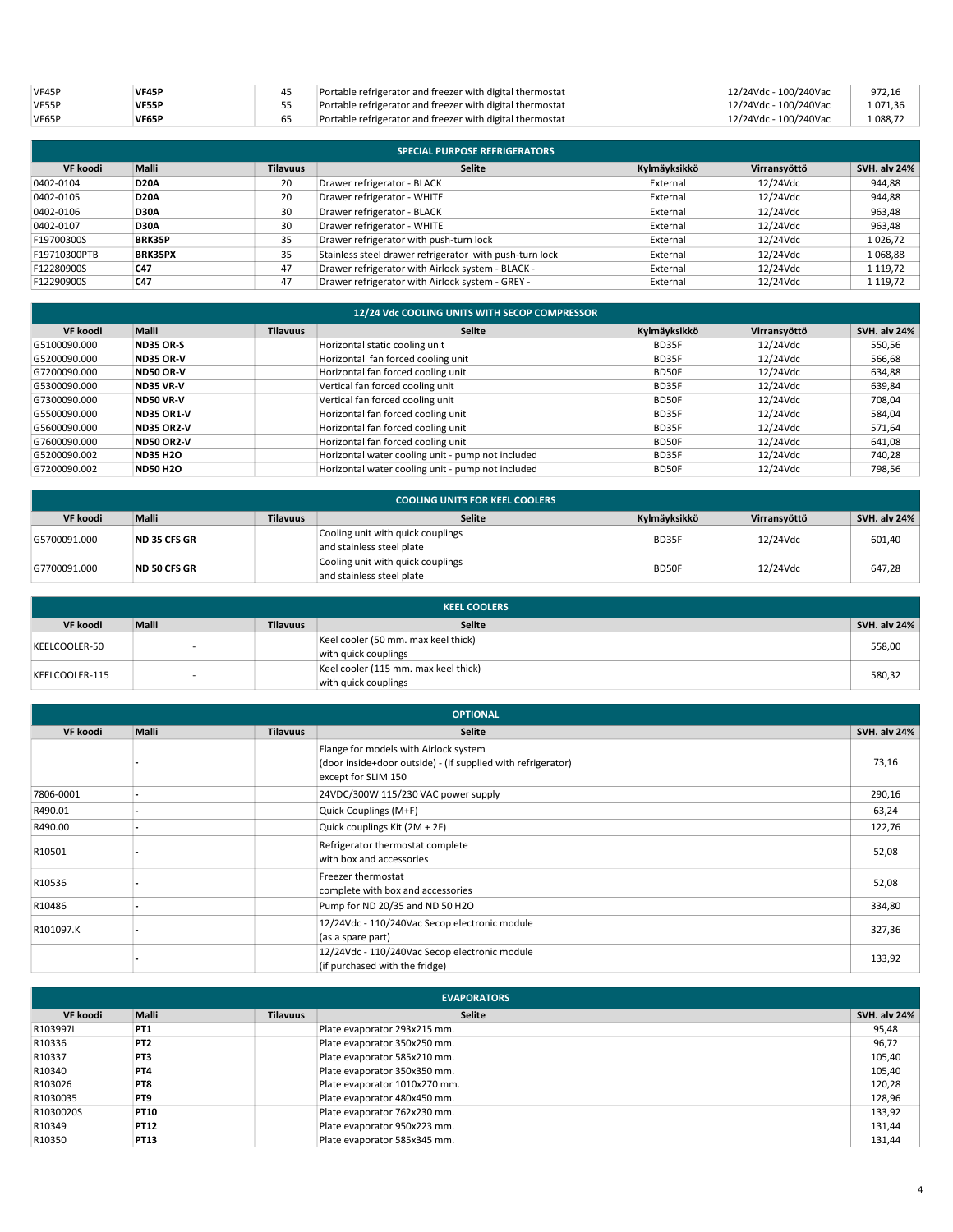| R103009      | PT14         | Plate evaporator 1220x280 mm.                                    | 183,52 |
|--------------|--------------|------------------------------------------------------------------|--------|
| R1030032     | PT15         | Plate evaporator 970x115 mm.                                     | 131,44 |
| 4206R0011.01 | <b>PT16</b>  | Plate evaporator 1370x300 mm.                                    | 195,92 |
| R10313       | S3           | Boxed evaporator 318x210x96 mm.                                  | 126,48 |
| R1030030     | <b>S7</b>    | Boxed evaporator 420x250x110 mm.                                 | 117,80 |
| R1030083     | S8           | Boxed evaporator 247x210x88 mm.                                  | 88,04  |
| $AC1-Q$      | AC1          | Holding plate evaporator 293x215x25 mm.<br>with quick couplings  | 168,64 |
| $AC3-Q$      | AC3          | Holding plate evaporator 318x210x120 mm.<br>with quick couplings | 269,08 |
| $AC10-Q$     | <b>AC10</b>  | Holding plate evaporator 275x290x60 mm.<br>with quick couplings* | 313,72 |
| $AC20-Q$     | <b>AC20</b>  | Holding plate evaporator 325x305x70 mm.<br>with quick couplings* | 370,76 |
| $AC30-Q$     | AC30         | Holding plate evaporator 355x365x70 mm.<br>with quick couplings* | 429,04 |
| <b>AIR10</b> | <b>AIR10</b> | Ventilated evaporator 200x280x80 mm.                             | 327,36 |

| LINESETS AND CONNECTION PIPES FOR EVAPORATORS |       |                 |                                       |                     |  |  |
|-----------------------------------------------|-------|-----------------|---------------------------------------|---------------------|--|--|
| VF koodi                                      | Malli | <b>Tilavuus</b> | <b>Selite</b>                         | <b>SVH. alv 24%</b> |  |  |
| LINESET-1M-PT-Q                               |       |                 | 1 meter lineset for PT and S series   | 174,84              |  |  |
| LINESET-3M-PT-Q                               |       |                 | 3 meter lineset for PT and S series   | 197.16              |  |  |
| LINESET-4M-PT-Q                               |       |                 | 4 meter lineset for PT and S series   | 205,84              |  |  |
| LINESET-2M-AC-Q                               |       |                 | 2 meter connection pipe for AC series | 188,48              |  |  |
| LINESET-4M-AC-Q                               |       |                 | 4 meter connection pipe for AC series | 208,32              |  |  |

| <b>VSAFE SERIES</b> |                       |                 |                               |  |  |                     |  |
|---------------------|-----------------------|-----------------|-------------------------------|--|--|---------------------|--|
| VF koodi            | Malli                 | <b>Tilavuus</b> | <b>Selite</b>                 |  |  | <b>SVH. alv 24%</b> |  |
| USE-200EP           | <b>VSAFE 200</b>      |                 | Front opening electronic safe |  |  | 102,92              |  |
| 2042CAS             | <b>VSAFE 2042</b>     |                 | Front opening electronic safe |  |  | 186,00              |  |
| 2535CAS             | <b>VSAFE 2535</b>     |                 | Front opening electronic safe |  |  | 195,92              |  |
| 2050CAS             | <b>VSAFE 2050</b>     |                 | Front opening electronic safe |  |  | 220,72              |  |
| 1340CAS-TOP         | VSAFE 1340 TOP        |                 | Top loading electronic safe   |  |  | 190,96              |  |
| 1838CAS-TOP         | <b>VSAFE 1838 TOP</b> |                 | Top loading electronic safe   |  |  | 228,16              |  |

| MACS 2021 SELF CONTAINED AC UNITS - AC units heat pump - 230V/1ph/50Hz |               |                 |                                                                                |                     |  |  |  |
|------------------------------------------------------------------------|---------------|-----------------|--------------------------------------------------------------------------------|---------------------|--|--|--|
| VF koodi                                                               | Malli         | <b>Tilavuus</b> | <b>Selite</b>                                                                  | <b>SVH. alv 24%</b> |  |  |  |
| 0700-0001                                                              | 7000BTU unit  |                 | 7000 Btu/h compact unit AC R410A 230V/1ph/50Hz<br>complete with Control Panel  | 2 4 6 1,40          |  |  |  |
| 0700-0002                                                              | 12000BTU unit |                 | 12000 Btu/h compact unit AC R410A 230V/1ph/50Hz<br>complete with Control Panel | 2861,92             |  |  |  |
| 0700-0003                                                              | 16000BTU unit |                 | 16000 Btu/h compact unit AC R410A 230V/1ph/50Hz<br>complete with Control Panel | 3 093,80            |  |  |  |
|                                                                        |               | optional        | Soft Start for compact unit                                                    |                     |  |  |  |

| ACCESSORIES KIT FOR MACS 2021 SELF CONTAINED AC UNITS |                           |                 |                                                                                   |  |  |                     |  |
|-------------------------------------------------------|---------------------------|-----------------|-----------------------------------------------------------------------------------|--|--|---------------------|--|
| VF koodi                                              | Malli                     | <b>Tilavuus</b> | <b>Selite</b>                                                                     |  |  | <b>SVH. alv 24%</b> |  |
| 0702-0001                                             | <b>7000 BTU KIT</b>       |                 | Kit of accessories for 7000 Btu/h                                                 |  |  | 1040,36             |  |
| 0702-0002                                             | <b>12000 BTU KIT</b>      |                 | Kit of accessories for 12000 Btu/h                                                |  |  | 1 1 1 1 . 0 4       |  |
| 0702-0003                                             | <b>16000 BTU KIT</b>      |                 | Kit of accessories for 16000 Btu/h                                                |  |  | 1533,88             |  |
| 0702-0016                                             | 7000 BTU TEAK KIT         |                 | Kit of accessories for 7000 Btu/h                                                 |  |  | 1083,76             |  |
| 0702-0017                                             | <b>12000 BTU TEAK KIT</b> |                 | Kit of accessories for 12000 Btu/h                                                |  |  | 1 342,92            |  |
| 0702-0018                                             | <b>16000 BTU TEAK KIT</b> |                 | Kit of accessories for 16000 Btu/h                                                |  |  | 1647,96             |  |
| 0702-0010                                             | 2 X AIRFLOW KIT           |                 | Kit of accessories for additional air outlet<br>(for 12000 and 16000 Btu/h units) |  |  | 352,16              |  |
| 0702-0019                                             | KIT TEAK SUP. GRID        |                 | Superior grid for teak kit                                                        |  |  | 448,88              |  |

| SELF CONTAINED AC UNITS - AC units heat pump - 230V/1ph/50Hz |                 |                                                        |  |                     |  |  |
|--------------------------------------------------------------|-----------------|--------------------------------------------------------|--|---------------------|--|--|
| Malli                                                        | <b>Tilavuus</b> | Selite                                                 |  | <b>SVH. alv 24%</b> |  |  |
| <b>WMC009C001</b>                                            |                 | 9000 Btu/h compact unit AC R407C 230V/1ph/50Hz         |  | 2 615,16            |  |  |
| KIT9000BTU*                                                  |                 | Kit 9000 Btu/h compact unit AC R407C 230V/1ph/50Hz     |  | 3 930,80            |  |  |
| <b>WMC012C001</b>                                            |                 | 12000 Btu/h compact unit AC R407C 230V/1ph/50Hz        |  | 2 806,12            |  |  |
| KIT12000BTU*                                                 |                 | Kit 12000 Btu/h compact unit AC R407C 230V/1ph/50Hz    |  | 4 5 8 4 , 2 8       |  |  |
| <b>WMC016C001</b>                                            |                 | 16000 Btu/h compact unit AC R407C 230V/1ph/50Hz        |  | 3 262,44            |  |  |
| KIT16000BTU*                                                 |                 | Kit 16000 Btu/h compact unit AC R407C 230V/1ph/50Hz    |  | 5 2 5 8 , 8 4       |  |  |
| <b>WMC024C001</b>                                            |                 | 24000 Btu/h compact unit AC R407C 230V/1ph/50Hz        |  | 3 4 3 1 , 0 8       |  |  |
|                                                              |                 | Kits are provided with all needed mounting accessories |  |                     |  |  |

Control Panel for Compact/Split Units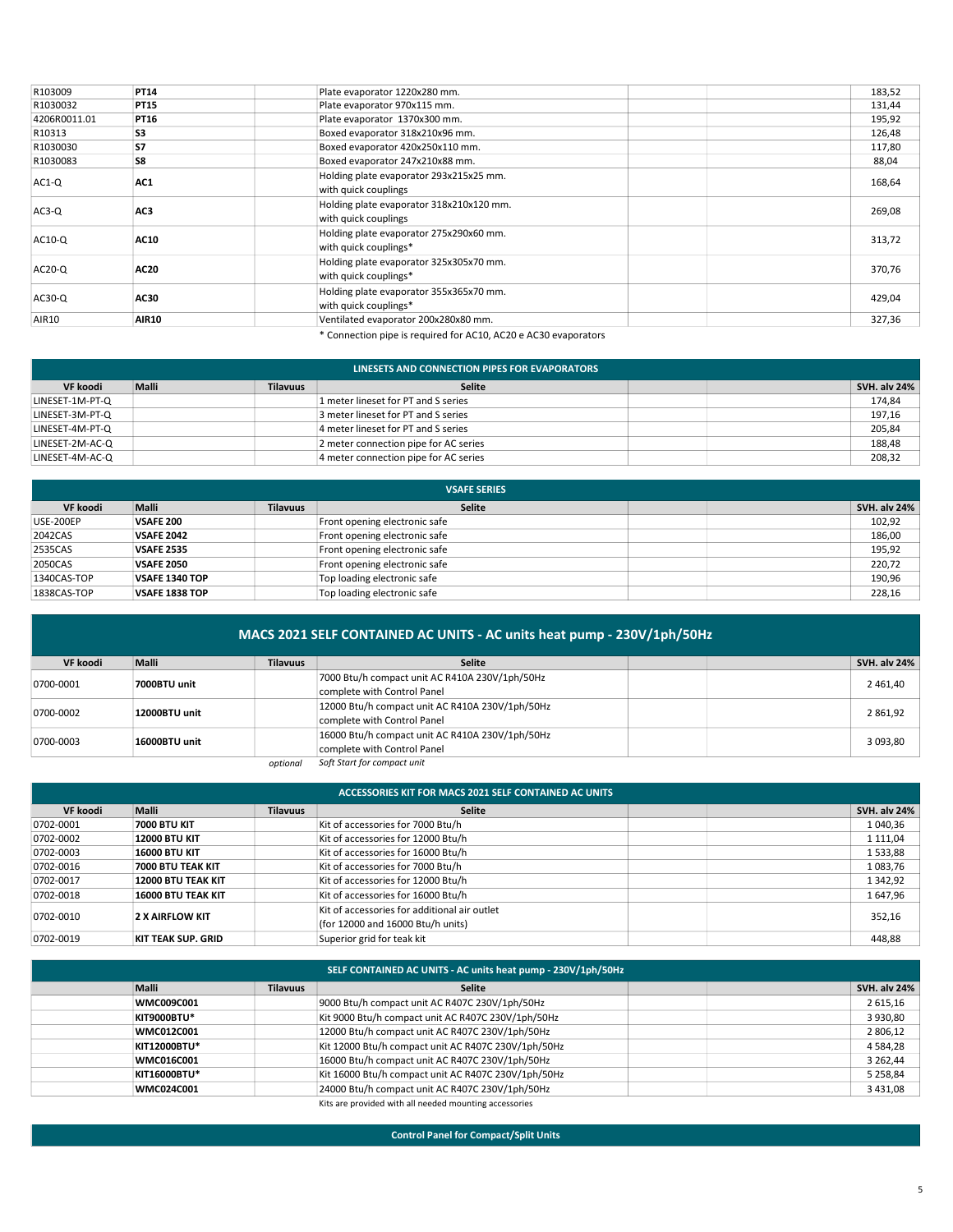|                                                                                      | Malli             | <b>Tilavuus</b> | <b>Selite</b>                                                |  |  | <b>SVH. alv 24%</b> |  |  |
|--------------------------------------------------------------------------------------|-------------------|-----------------|--------------------------------------------------------------|--|--|---------------------|--|--|
|                                                                                      | WP502.5010        |                 | Control Panel complete with VIMAR Black Frame                |  |  | 246,76              |  |  |
|                                                                                      |                   |                 |                                                              |  |  |                     |  |  |
| AC SYSTEMS WITH COOL / WARM WATER CIRCULATION - Heat Pump Chiller Units with Housing |                   |                 |                                                              |  |  |                     |  |  |
|                                                                                      | <b>Malli</b>      | <b>Tilavuus</b> | <b>Selite</b>                                                |  |  | <b>SVH. alv 24%</b> |  |  |
|                                                                                      | <b>WMP020C001</b> |                 | 20000 BTU/h Chiller Unit<br>with Housing R407C 230V/1ph/50Hz |  |  | 4 3 8 0, 9 2        |  |  |

| External probe for double chiller unit |                                        |  |             |           |  |  |
|----------------------------------------|----------------------------------------|--|-------------|-----------|--|--|
| <b>MODEL</b>                           | <b>DESCRIPTION</b>                     |  | <b>NOTE</b> | PRICE (€' |  |  |
| WP529030                               | External probe for double chiller unit |  |             |           |  |  |

WMP026C001 26000 BTU/h Chiller Unit 3 26000 BTU/h Chiller Unit 3 26000 BTU/h Chiller Unit 5 049,28<br>
with Housing R407C 230V/1ph/50Hz 5 2000 5 2000 1 2010 1 2020 5 2049,28

| Control Boards for Heat Pump - 230V/1ph/50Hz |                                                           |  |  |                     |  |
|----------------------------------------------|-----------------------------------------------------------|--|--|---------------------|--|
| Malli<br><b>Tilavuus</b>                     | <b>Selite</b>                                             |  |  | <b>SVH. alv 24%</b> |  |
| WP56002494                                   | Control Board for single chiller unit<br>Standard version |  |  | 1406,16             |  |
| WP56002924                                   | Control Board for double chiller unit<br>Standard version |  |  | 1687,64             |  |

| Fancoils with housing - 230V/1ph/50Hz |                          |                                                                       |                     |  |  |  |  |
|---------------------------------------|--------------------------|-----------------------------------------------------------------------|---------------------|--|--|--|--|
|                                       | Malli<br><b>Tilavuus</b> | <b>Selite</b>                                                         | <b>SVH. alv 24%</b> |  |  |  |  |
|                                       | <b>WMF003WF11</b>        | 3000 BTU/h Fancoil with Housing<br>upper/side canalized air           | 970,92              |  |  |  |  |
|                                       | <b>WMF003WF61</b>        | 3000 BTU/h Fancoil with housing<br>frontal non-canalized air          | 710,52              |  |  |  |  |
|                                       | <b>WMF006WF71</b>        | 6000 BTU/h Fancoil with Housing -<br>frontal/upper non-canalized air  | 758,88              |  |  |  |  |
|                                       | <b>WMF009WF81</b>        | 9000 BTU/h Fancoil with Housing<br>upper/rear canalized air           | 1 040,36            |  |  |  |  |
|                                       | <b>WMF011WF11</b>        | 11000 BTU/h Fancoil with Housing<br>upper/side canalized air          | 1 1 68,08           |  |  |  |  |
|                                       | <b>WMF017WF21</b>        | 17000 BTU/h Fancoil with Housing -<br>frontal/upper non-canalized air | 1 3 6 5 , 2 4       |  |  |  |  |

| Fancoils control board - 230V/1ph/50Hz |              |                               |                  |  |        |              |
|----------------------------------------|--------------|-------------------------------|------------------|--|--------|--------------|
|                                        | <b>Malli</b> | <b>Tilavuus</b>               | <b>Selite</b>    |  |        | SVH. alv 24% |
| WP56002495                             |              | Fancoil Control Board + Panel |                  |  | 667,12 |              |
|                                        |              |                               | Standard version |  |        |              |

| AIR DISTRIBUTION ACCESSORIES - Air intake grills+filter |                 |                                                                           |  |                         |                     |  |  |
|---------------------------------------------------------|-----------------|---------------------------------------------------------------------------|--|-------------------------|---------------------|--|--|
| Malli                                                   | <b>Tilavuus</b> | <b>Selite</b>                                                             |  |                         | <b>SVH. alv 24%</b> |  |  |
| WPMSIRAT10x10                                           |                 | Air intake grill 254x254 mm (10"x10")<br>with teak frame + filter         |  |                         | 151,28              |  |  |
| WPMSIRAT12x6                                            |                 | Air intake grill 305x152 mm (12"x6")<br>with teak frame + filter          |  | Niin kauan kun varastoa | 148,80              |  |  |
| WPMSIRAT12x12                                           |                 | Air intake grill 305x305 mm (12"x12")<br>with teak frame + filter         |  |                         | 177,32              |  |  |
| 0702-0004                                               |                 | Air intake grill 254x254 mm (10"x10")<br>with white plastic frame+ filter |  |                         | 150,04              |  |  |
| 0702-0006                                               |                 | Air intake grill 305x305 mm (12"x12")<br>with white plastic frame+ filter |  |                         | 174,84              |  |  |

| 2 ways air supply grilles |                 |                                                                |  |  |                     |  |
|---------------------------|-----------------|----------------------------------------------------------------|--|--|---------------------|--|
| <b>Malli</b>              | <b>Tilavuus</b> | <b>Selite</b>                                                  |  |  | <b>SVH. alv 24%</b> |  |
| WPMSIVMLT8x4              |                 | 2 ways Air supply grill 203x102 mm (8"x4")<br>with teak frame  |  |  | 177,32              |  |
| WPMSIVMLT10x4             |                 | 2 ways Air supply grill 254x102 mm (10"x4")<br>with teak frame |  |  | 178,56              |  |
| WPMSIVMLT10x5             |                 | 2 ways Air supply grill 254x127 mm (10"x5")<br>with teak frame |  |  | 197,16              |  |
| WPMSIVMLT10x6             |                 | 2 ways Air supply grill 254x152 mm (10"x6")<br>with teak frame |  |  | 200,88              |  |
| WPMSIVMLT10x8             |                 | 2 ways Air supply grill 254x203 mm (10"x8")<br>with teak frame |  |  | 221,96              |  |
| WPMSIVMLT12x6             |                 | 2 ways Air supply grill 305x152 mm (12"x6")<br>with teak frame |  |  | 214,52              |  |
| WPMSIVMLT14x6             |                 | 2 ways Air supply grill 356x152 mm (14"x6")<br>with teak frame |  |  | 229,40              |  |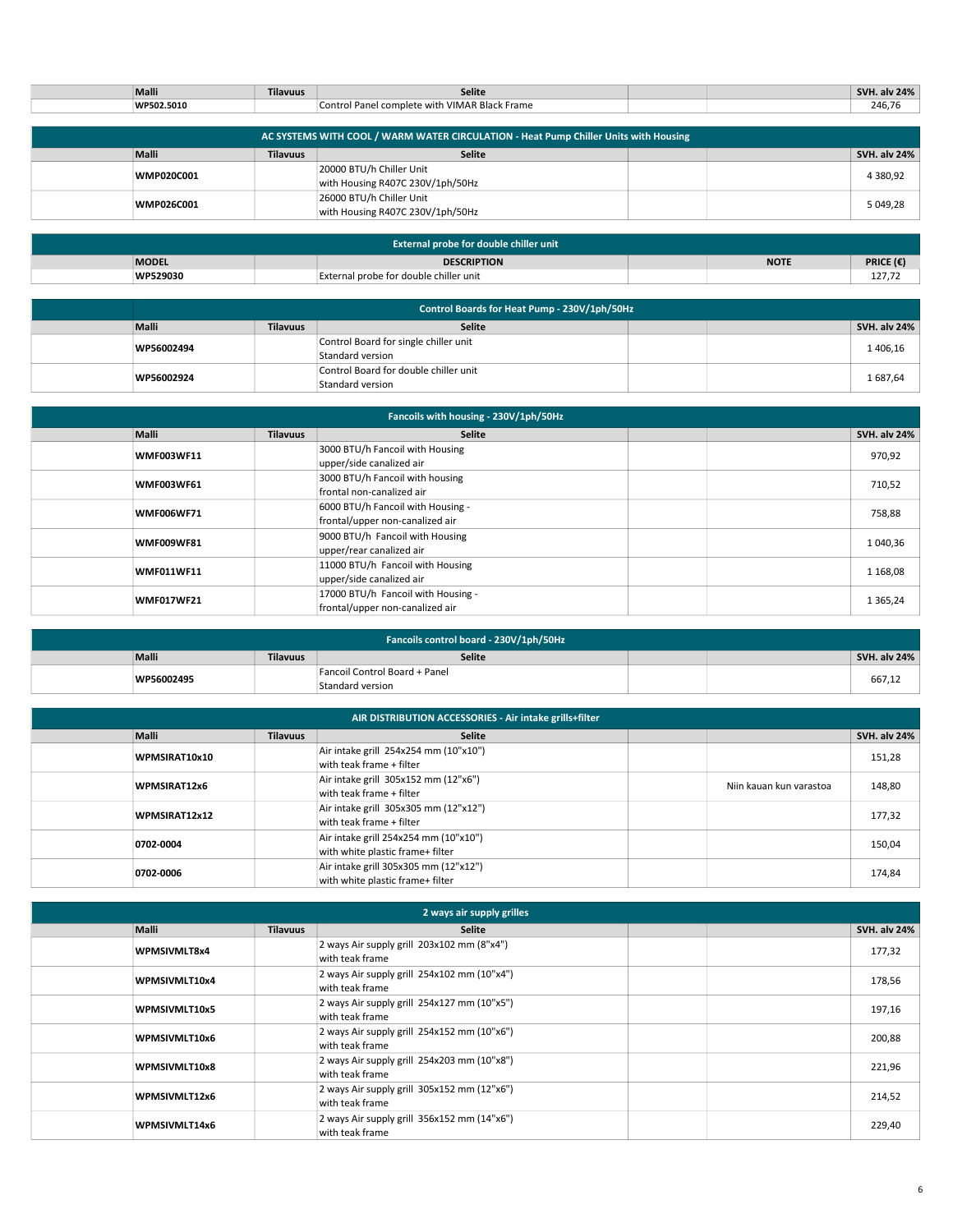| 0702-0005 | Air supply grill $254x102$ mm $(10"x4")$<br>with white plastic frame (transition plenum inc.) | 219,48 |
|-----------|-----------------------------------------------------------------------------------------------|--------|
| 0702-0007 | Air supply grill 254x127 mm (10"x5")<br>with white plastic frame (transition plenum inc.)     | 220,72 |
| 0702-0008 | Air supply grill $305x152$ mm $(12"x6")$<br>with white plastic frame (transition plenum inc.) | 229,40 |

| <b>Standard transition plenums</b> |            |                 |                                                |              |  |  |  |
|------------------------------------|------------|-----------------|------------------------------------------------|--------------|--|--|--|
|                                    | Malli      | <b>Tilavuus</b> | <b>Selite</b>                                  | SVH. alv 24% |  |  |  |
|                                    | WPMSITB105 |                 | Standard Transition Plenum 254x127 mm (10"x5") | 74,40        |  |  |  |
|                                    | WPMSITB106 |                 | Standard Transition Plenum 254x152 mm (10"x6") | 74,40        |  |  |  |
|                                    | WPMSITB126 |                 | Standard Transition Plenum 302x152 mm (12"x6") | 74,40        |  |  |  |
|                                    | WPMSITB146 |                 | Standard Transition Plenum 356x152 mm (14"x6") | 74,40        |  |  |  |

| Transition plenums, molded ring back |                    |                 |                                                                        |                         |                     |  |  |  |
|--------------------------------------|--------------------|-----------------|------------------------------------------------------------------------|-------------------------|---------------------|--|--|--|
|                                      | Malli              | <b>Tilavuus</b> | <b>Selite</b>                                                          |                         | <b>SVH. alv 24%</b> |  |  |  |
|                                      | <b>WPMSITB644B</b> |                 | Transition Plenum 152x102 mm (6"x4")<br>molded ring back ø102 mm (4")  | Niin kauan kun varastoa | 60,76               |  |  |  |
|                                      | WPMSITB844B        |                 | Transition Plenum 203x102 mm (8"x4")<br>molded ring back ø102 mm (4")  |                         | 60,76               |  |  |  |
|                                      | WPMSITB1045B       |                 | Transition Plenum 254x102 mm (10"x4")<br>molded ring back ø127 mm (5") |                         | 79,36               |  |  |  |

| <b>Transition Plenums, Ring Attached Side</b> |                    |                 |                                                                         |  |                         |                     |  |
|-----------------------------------------------|--------------------|-----------------|-------------------------------------------------------------------------|--|-------------------------|---------------------|--|
|                                               | <b>Malli</b>       | <b>Tilavuus</b> | <b>Selite</b>                                                           |  |                         | <b>SVH. alv 24%</b> |  |
|                                               | <b>WPMSITB845S</b> |                 | Transition Plenum 203x102 mm (8"x4")<br>ring attached side ø127 mm (5") |  | Niin kauan kun varastoa | 84,32               |  |

| <b>Round hose rings</b> |                 |                 |                               |  |                         |                     |  |  |
|-------------------------|-----------------|-----------------|-------------------------------|--|-------------------------|---------------------|--|--|
|                         | Malli           | <b>Tilavuus</b> | <b>Selite</b>                 |  |                         | <b>SVH. alv 24%</b> |  |  |
|                         | <b>WPMSIHR4</b> |                 | Round hose ring, ø102 mm (4") |  | Niin kauan kun varastoa | 22,32               |  |  |
|                         | <b>WPMSIHR5</b> |                 | Round hose ring, ø127 mm (5") |  | Niin kauan kun varastoa | 26,04               |  |  |
|                         | <b>WPMSIHR6</b> |                 | Round hose ring, ø152 mm (6") |  | Niin kauan kun varastoa | 28,52               |  |  |

| Flat oval hose rings |                          |                                  |  |              |  |  |  |
|----------------------|--------------------------|----------------------------------|--|--------------|--|--|--|
|                      | Malli<br><b>Tilavuus</b> | <b>Selite</b>                    |  | SVH. alv 24% |  |  |  |
|                      | <b>WPMSIHRF4</b>         | Flat oval hose ring ø102 mm (4") |  | 22,32        |  |  |  |
|                      | <b>WPMSIHRF5</b>         | Flat oval hose ring ø127 mm (4") |  | 26,04        |  |  |  |
|                      | <b>WPMSIHRF6</b>         | Flat oval hose ring ø152 mm (4") |  | 28,52        |  |  |  |
|                      | <b>WPMSIHRF7</b>         | Flat oval hose ring ø178 mm (4") |  | 28,52        |  |  |  |

| <b>Air Dividers</b> |                 |                                           |                         |                     |  |  |  |  |
|---------------------|-----------------|-------------------------------------------|-------------------------|---------------------|--|--|--|--|
| Malli               | <b>Tilavuus</b> | <b>Selite</b>                             |                         | <b>SVH. alv 24%</b> |  |  |  |  |
| WPMSIHT544          |                 | T Air Divider - 127x102x102 mm (5"x4"x4") | Niin kauan kun varastoa | 120,28              |  |  |  |  |
| WPMSIHY544          |                 | Y Air Divider - 127x102x102 mm (5"x4"x4") |                         | 120,28              |  |  |  |  |
| WPMSIHT644          |                 | T Air Divider - 152x102x102 mm (6"x4"x4") |                         | 127,72              |  |  |  |  |
| WPMSIHY644          |                 | Y Air Divider - 152x102x102 mm (6"x4"x4") |                         | 127,72              |  |  |  |  |
| WPMSIHT655          |                 | T Air Divider - 152x127x127 mm (6"x5"x5") | Niin kauan kun varastoa | 127,72              |  |  |  |  |
| WPMSIHY655          |                 | Y Air Divider - 152x127x127 mm (6"x5"x5") |                         | 127,72              |  |  |  |  |
| WPMSIHT755          |                 | T Air Divider - 178x127x127 mm (7"x5"x5") |                         | 130,20              |  |  |  |  |
| WPMSIHY755          |                 | Y Air Divider - 178x127x127 mm (7"x5"x5") |                         | 130,20              |  |  |  |  |
| 0702-0009           |                 | Y Air Divider - 152x152x102 mm (6"x6"x4") |                         | 127,72              |  |  |  |  |

| <b>Insulated Air Ducts</b> |           |                 |                                                   |  |                         |                     |  |  |
|----------------------------|-----------|-----------------|---------------------------------------------------|--|-------------------------|---------------------|--|--|
|                            | Malli     | <b>Tilavuus</b> | Selite                                            |  |                         | <b>SVH. alv 24%</b> |  |  |
|                            | WP518006  |                 | Insulated PVC Air Duct, ø178 mm (7") (L min 10 m) |  | Niin kauan kun varastoa | 308,76              |  |  |
|                            | 0702-0011 |                 | Insulated PVC Air Duct, ø102 mm (4") (L 5 m)      |  |                         | 183,52              |  |  |
|                            | 0702-0012 |                 | Insulated PVC Air Duct, ø127 mm (5") (L 5 m)      |  |                         | 205,84              |  |  |
|                            | 0702-0013 |                 | Insulated PVC Air Duct, ø152 mm (6") (L 5 m)      |  |                         | 233,12              |  |  |

| SEA WATER DISTRIBUTION ACCESSORIES - Sea Water Pumps |                 |                 |                                                             |  |                     |  |  |  |
|------------------------------------------------------|-----------------|-----------------|-------------------------------------------------------------|--|---------------------|--|--|--|
|                                                      | Malli           | <b>Tilavuus</b> | <b>Selite</b>                                               |  | <b>SVH. alv 24%</b> |  |  |  |
|                                                      | WPPMD371.230/50 |                 | Magnetic Drive Sea Water Pump 230V/1ph/50Hz<br>Sanso PMD371 |  | 380,68              |  |  |  |
|                                                      | WPPMD421.230/50 |                 | Magnetic Drive Sea Water Pump 230V/1ph/50Hz<br>Sanso PMD421 |  | 520,80              |  |  |  |
|                                                      | WPPMD641.230/50 |                 | Magnetic Drive Sea Water Pump 230V/1ph/50Hz<br>Sanso PMD641 |  | 590,24              |  |  |  |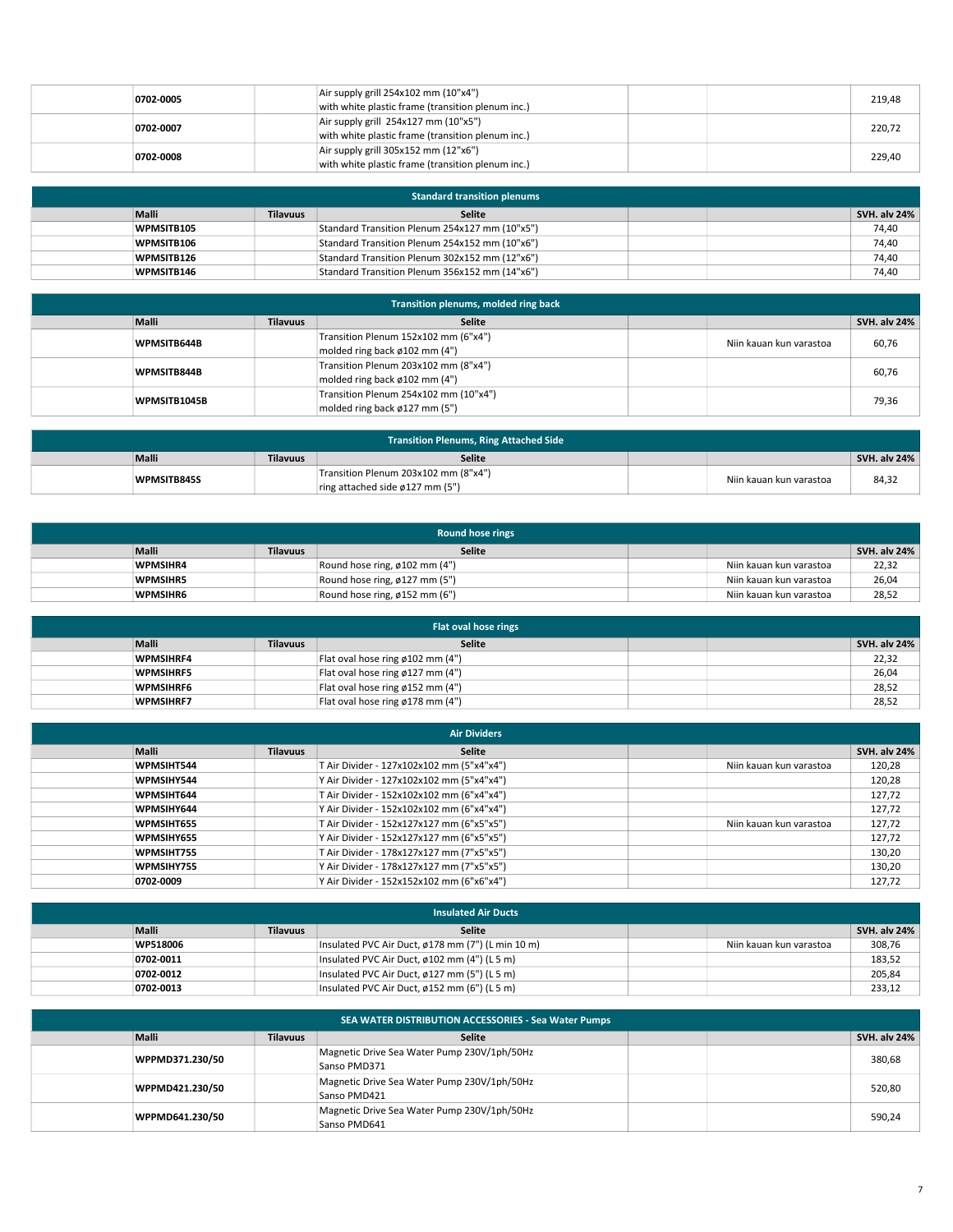| WPBCM20E | Sea Water Pump 230V/1ph/50Hz<br>Calpeda B-CM20E 1/2 HP |  | 118.48   |
|----------|--------------------------------------------------------|--|----------|
| WPBCM22E | Sea water Pump 230V/1ph/50Hz<br>Calpeda B-CM22E 3/4 HP |  | 1 209,00 |

| <b>Pump relay boxes</b> |            |                 |                                           |  |  |                     |  |
|-------------------------|------------|-----------------|-------------------------------------------|--|--|---------------------|--|
|                         | Malli      | <b>Tilavuus</b> | <b>Selite</b>                             |  |  | <b>SVH. alv 24%</b> |  |
|                         | WP56003087 |                 | Pump relay box - 2 AC Units 230V/1ph/50Hz |  |  | 200,88              |  |
|                         | WP56003088 |                 | Pump relay box - 3 AC Units 230V/1ph/50Hz |  |  | 246,76              |  |
|                         | WP56003089 |                 | Pump relay box - 4 AC Units 230V/1ph/50Hz |  |  | 373,24              |  |

| Sea Water Intakes |                          |                               |  |  |               |  |  |  |
|-------------------|--------------------------|-------------------------------|--|--|---------------|--|--|--|
|                   | Malli<br><b>Tilavuus</b> | <b>Selite</b>                 |  |  | SVII. alv 24% |  |  |  |
|                   | WP519503                 | Brass sea water intake 1/2" M |  |  | 28,52         |  |  |  |
|                   | WP519504                 | Brass sea water intak 3/4" M  |  |  | 33,48         |  |  |  |
|                   | WP519505                 | Brass sea water intake 1" M   |  |  | 39,68         |  |  |  |

| <b>Sea Water Strainers</b> |                          |                                                                          |  |                     |  |  |  |  |
|----------------------------|--------------------------|--------------------------------------------------------------------------|--|---------------------|--|--|--|--|
|                            | Malli<br><b>Tilavuus</b> | <b>Selite</b>                                                            |  | <b>SVH. alv 24%</b> |  |  |  |  |
|                            | WP519443                 | Nickel-plated brass Sea Water Strainer<br>(Polycarbonate cover) 1/2" F/F |  | 117,80              |  |  |  |  |
|                            | WP519444                 | Nickel-plated brass Sea Water Strainer<br>(Polycarbonate cover) 3/4" F/F |  | 117,80              |  |  |  |  |
|                            | WP519435                 | Nickel-plated bronze Sea Water Strainer<br>(Polycarbonate cover) 1" F/F  |  | 365,80              |  |  |  |  |

| Sea Water Hose |           |                 |                                        |  |               |  |  |  |
|----------------|-----------|-----------------|----------------------------------------|--|---------------|--|--|--|
|                | Malli     | <b>Tilavuus</b> | <b>Selite</b>                          |  | SVII. alv 24% |  |  |  |
|                | 7699-0004 |                 | Straight brass hose connector 1/2" D16 |  | 9,92          |  |  |  |
|                | 7699-0005 |                 | Straight brass hose connector 3/4" D20 |  | 11,16         |  |  |  |
|                | 7699-0016 |                 | Straight brass hose connector 1" D25   |  | 11,16         |  |  |  |

| <b>Sea Water Outlets</b> |              |                 |                                         |  |                     |  |  |  |  |
|--------------------------|--------------|-----------------|-----------------------------------------|--|---------------------|--|--|--|--|
|                          | <b>Malli</b> | <b>Tilavuus</b> | <b>Selite</b>                           |  | <b>SVH. alv 24%</b> |  |  |  |  |
|                          | WP519543     |                 | Chromium plated Sea Water Outlet 1/2" M |  | 14,88               |  |  |  |  |
|                          | WP519544     |                 | Chromium plated Sea Water Outlet 3/4" M |  | 21,08               |  |  |  |  |
|                          | WP519545     |                 | Chromium plated Sea Water Outlet 1" M   |  | 28,52               |  |  |  |  |

| <b>Ball Valves</b> |              |                 |                                 |  |              |  |  |  |
|--------------------|--------------|-----------------|---------------------------------|--|--------------|--|--|--|
|                    | <b>Malli</b> | <b>Tilavuus</b> | <b>Selite</b>                   |  | SVH. alv 24% |  |  |  |
|                    | WP519723     |                 | Steel/Brass ball valve 1/2" F/F |  | 17,36        |  |  |  |
|                    | WP519724     |                 | Steel/Brass ball valve 3/4" F/F |  | 21,08        |  |  |  |
|                    | WP519725     |                 | Steel/Brass ball valve 1" F/F   |  | 34,72        |  |  |  |

| <b>Sea Water Manifolds</b> |                                   |  |                     |  |  |  |  |  |
|----------------------------|-----------------------------------|--|---------------------|--|--|--|--|--|
| Malli<br><b>Tilavuus</b>   | <b>Selite</b>                     |  | <b>SVH. alv 24%</b> |  |  |  |  |  |
| WP529012                   | Sea Water Manifold / 1 IN - 2 OUT |  | 152,52              |  |  |  |  |  |
| WP529014                   | Sea Water Manifold / 1 IN - 4 OUT |  | 256,68              |  |  |  |  |  |

| <b>Sea Water Hoses</b> |          |                 |                                       |  |  |               |  |  |
|------------------------|----------|-----------------|---------------------------------------|--|--|---------------|--|--|
|                        | Malli    | <b>Tilavuus</b> | <b>Selite</b>                         |  |  | SVII. alv 24% |  |  |
|                        | WP519911 |                 | Steel wire PVC hose - ø16 mm (5/8")   |  |  | 6,20          |  |  |
|                        | WP519912 |                 | Steel wire PVC hose - ø20 mm (25/32") |  |  | 9,92          |  |  |
|                        | WP519914 |                 | Steel wire PVC hose - ø25 mm (1")     |  |  | 13,64         |  |  |

| <b>FANCOIL WATER DISTRIBUTION ACCESSORIES - Water Pumps</b> |              |                 |                                 |  |                     |  |  |  |
|-------------------------------------------------------------|--------------|-----------------|---------------------------------|--|---------------------|--|--|--|
|                                                             | <b>Malli</b> | <b>Tilavuus</b> | <b>Selite</b>                   |  | <b>SVH. alv 24%</b> |  |  |  |
|                                                             | WPCM20E      |                 | Water pump 230V/1ph/50Hz 1/2 HP |  | 598,92              |  |  |  |
|                                                             | WPCM22E      |                 | Water pump 230V/1ph/50Hz 3/4 HP |  | 717.96              |  |  |  |

| <b>Expansion Tanks</b> |          |                 |                               |  |                     |  |  |
|------------------------|----------|-----------------|-------------------------------|--|---------------------|--|--|
|                        | Malli    | <b>Tilavuus</b> | <b>Selite</b>                 |  | <b>SVH. alv 24%</b> |  |  |
|                        | WP519900 |                 | Expansion Tank 5 lit. - 1/2"  |  | 55,80               |  |  |
|                        | WP519901 |                 | Expansion Tank 5 lit. - 3/4"  |  | 62,00               |  |  |
|                        | WP519902 |                 | Expansion Tank 8 lit. - 3/4"  |  | 80,60               |  |  |
|                        | WP519903 |                 | Expansion Tank 12 lit. - 3/4" |  | 83,08               |  |  |

Automatic Deaerators